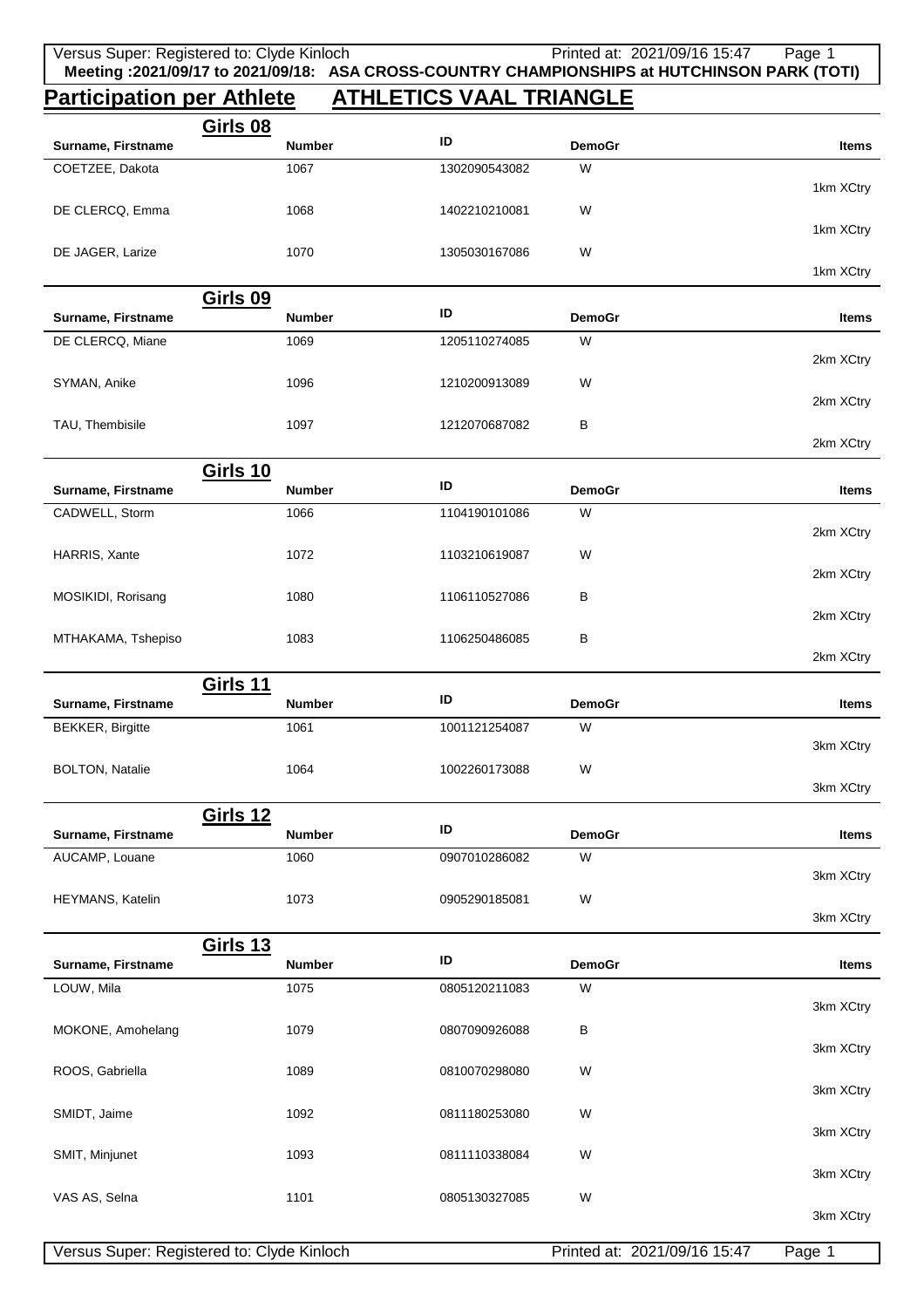| Versus Super: Registered to: Clyde Kinloch |                                  |               |               | Printed at: 2021/09/16 15:47<br>Page 2<br>Meeting :2021/09/17 to 2021/09/18: ASA CROSS-COUNTRY CHAMPIONSHIPS at HUTCHINSON PARK (TOTI) |
|--------------------------------------------|----------------------------------|---------------|---------------|----------------------------------------------------------------------------------------------------------------------------------------|
| Surname, Firstname                         | <b>Girls 14</b><br><b>Number</b> | ID            | <b>DemoGr</b> | <b>Items</b>                                                                                                                           |
| RAMAFIKENG, Ntswaki                        | 1088                             | 0711010731083 | $\, {\bf B}$  |                                                                                                                                        |
| TIKWAYO, Nomthandazo                       | 1098                             | 0706260449089 | B             | 4km XCtry                                                                                                                              |
|                                            |                                  |               |               | 4km XCtry                                                                                                                              |
| VAN WYK, Katelynn                          | 1100                             | 0704180498088 | W             | 4km XCtry                                                                                                                              |
|                                            | <b>Girls 15</b>                  |               |               |                                                                                                                                        |
| Surname, Firstname                         | <b>Number</b>                    | ID            | <b>DemoGr</b> | Items                                                                                                                                  |
| DIMOND, Marli                              | 1071                             | 0604220077084 | W             |                                                                                                                                        |
|                                            |                                  |               |               | 4km XCtry                                                                                                                              |
| LOURENS, Bea-Landi                         | 1074                             | 0610180065084 | W             | 4km XCtry                                                                                                                              |
| LOUW, Kopano                               | 1076                             | 0605010470082 | В             |                                                                                                                                        |
|                                            |                                  |               |               | 4km XCtry                                                                                                                              |
| ROSSOUW, Chenike                           | 1090                             | 0608290069087 | W             |                                                                                                                                        |
|                                            |                                  |               |               | 4km XCtry                                                                                                                              |
| VISSER, Tracy                              | 1102                             | 0612250309087 | W             |                                                                                                                                        |
|                                            |                                  |               |               | 4km XCtry                                                                                                                              |
|                                            | <b>Girls 16</b>                  | ID            |               |                                                                                                                                        |
| Surname, Firstname                         | <b>Number</b>                    |               | <b>DemoGr</b> | <b>Items</b>                                                                                                                           |
| BLUNDEN, Tenike                            | 1062                             | 0511081171080 | W             | 4km XCtry                                                                                                                              |
| SEHLOHO, Karabo                            | 1091                             | 0504160481082 | B             |                                                                                                                                        |
|                                            |                                  |               |               | 4km XCtry                                                                                                                              |
| SMITH, Mieke                               | 1094                             | 0501220443086 | W             |                                                                                                                                        |
|                                            |                                  |               |               | 4km XCtry                                                                                                                              |
| SNYMAN, Sune                               | 1095                             | 0509221319080 | W             |                                                                                                                                        |
|                                            |                                  |               |               | 4km XCtry                                                                                                                              |
| Surname, Firstname                         | Girls 17<br><b>Number</b>        | ID            | <b>DemoGr</b> | Items                                                                                                                                  |
| BLUNDEN, Ciara                             | 1063                             | 0408030160084 | W             |                                                                                                                                        |
|                                            |                                  |               |               | 4km XCtry                                                                                                                              |
| <b>BORNMAN, Annericke</b>                  | 1065                             | 0409260403087 | W             |                                                                                                                                        |
|                                            |                                  |               |               | 4km XCtry                                                                                                                              |
| MABASA, Angela                             | 1077                             | 0403281220083 | B             |                                                                                                                                        |
|                                            |                                  |               |               | 4km XCtry                                                                                                                              |
| WILLEMSE, Delaine                          | 1103                             | 0409100186082 | W             | 4km XCtry                                                                                                                              |
|                                            | Women 23                         |               |               |                                                                                                                                        |
| Surname, Firstname                         | <b>Number</b>                    | ID            | <b>DemoGr</b> | Items                                                                                                                                  |
| MABUZA, Simphiwe                           | 1078                             | 0003080449089 | В             |                                                                                                                                        |
|                                            |                                  |               |               | 4km XCtry                                                                                                                              |
| NTHAKO, Sellwane                           | 1084                             | 0108020281086 | В             |                                                                                                                                        |
|                                            |                                  |               |               | 4km XCtry                                                                                                                              |
|                                            | Women 25                         | ID            |               |                                                                                                                                        |
| Surname, Firstname                         | <b>Number</b>                    |               | <b>DemoGr</b> | Items                                                                                                                                  |
| PRETORIUS, Karin-Mari                      | 1087                             | 9503020283085 | W             | 4km XCtry                                                                                                                              |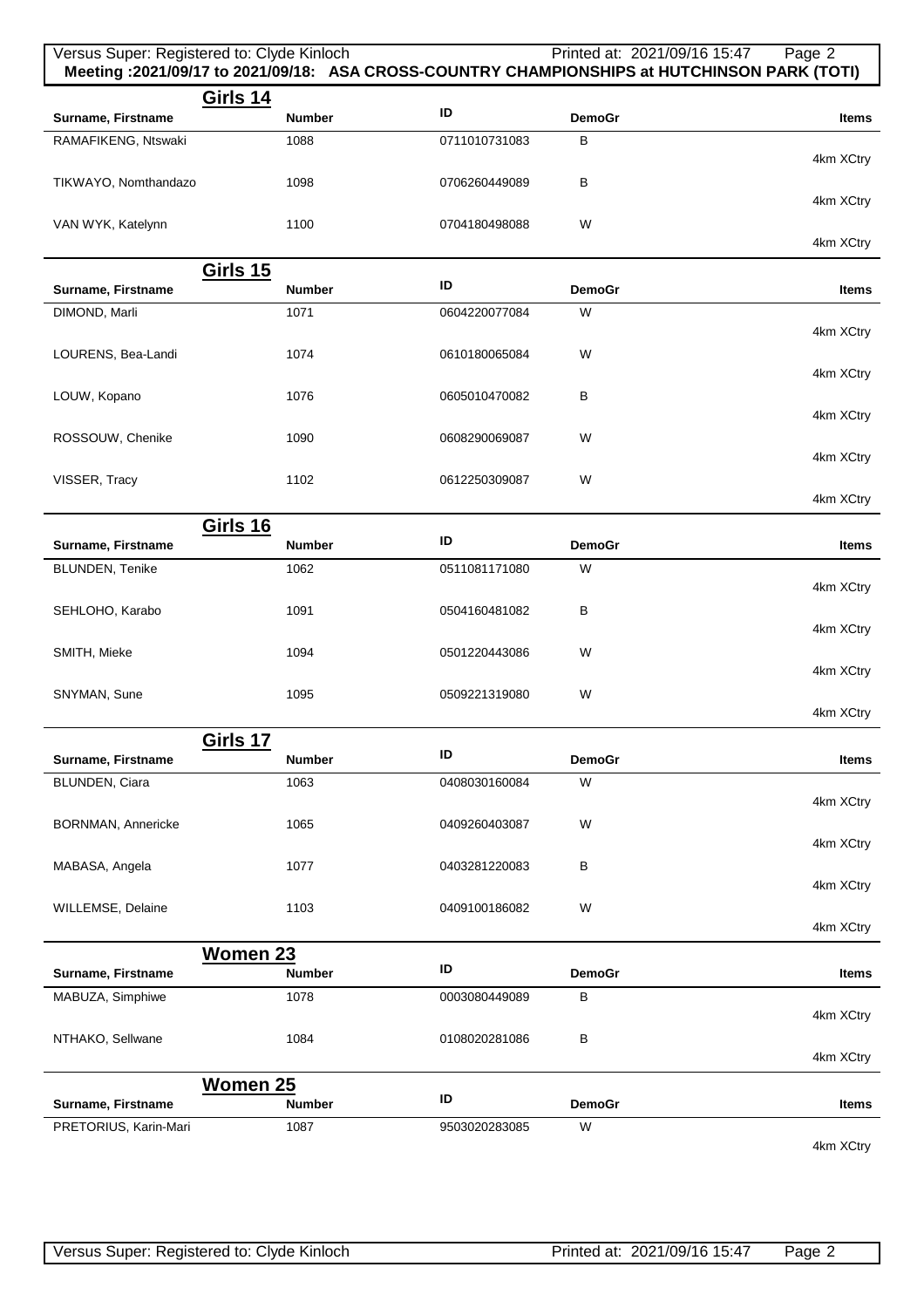|                                        | Versus Super: Registered to: Clyde Kinloch |               |                    | Printed at: 2021/09/16 15:47<br>Page 3<br>Meeting :2021/09/17 to 2021/09/18: ASA CROSS-COUNTRY CHAMPIONSHIPS at HUTCHINSON PARK (TOTI) |
|----------------------------------------|--------------------------------------------|---------------|--------------------|----------------------------------------------------------------------------------------------------------------------------------------|
| Surname, Firstname                     | <b>Women 40</b><br><b>Number</b>           | ID            | <b>DemoGr</b>      | <b>Items</b>                                                                                                                           |
| MOTAUNG, Tshiamo                       | 1081                                       | 7910180587082 | В                  |                                                                                                                                        |
| PEO, Seipati                           | 1085                                       | 8104140384084 | В                  | 4km XCtry Masters Women 35 to 49                                                                                                       |
| PHATHI, Kedibone                       | 1086                                       | 7803220603088 | В                  | 4km XCtry Masters Women 35 to 49                                                                                                       |
| VAN ROOYEN, Helene                     | 1099                                       | 8102130082080 | W                  | 4km XCtry Masters Women 35 to 49                                                                                                       |
|                                        |                                            |               |                    | 4km XCtry Masters Women 35 to 49                                                                                                       |
| Surname, Firstname                     | <b>Women 45</b><br><b>Number</b>           | ID            | <b>DemoGr</b>      | Items                                                                                                                                  |
| MPUKULA, Sannah                        | 1082                                       | 7311270447083 | В                  | 4km XCtry Masters Women 35 to 49                                                                                                       |
|                                        | <b>Boys 08</b>                             |               |                    |                                                                                                                                        |
| Surname, Firstname                     | <b>Number</b>                              | ID            | <b>DemoGr</b>      | <b>Items</b>                                                                                                                           |
| DU PLESSIS, Logan                      | 1112                                       | 1409255413082 | W                  | 1km XCtry                                                                                                                              |
| TAU, Bofelo                            | 1156                                       | 1511165228086 | в                  | 1km XCtry                                                                                                                              |
|                                        | <b>Boys 09</b>                             | ID            |                    |                                                                                                                                        |
| Surname, Firstname                     | <b>Number</b>                              |               | <b>DemoGr</b><br>W | <b>Items</b>                                                                                                                           |
| DU PLESSIS, Alexander                  | 1113                                       | 1209045187081 |                    | 2km XCtry                                                                                                                              |
| SEHLOHO, Oratile                       | 1150                                       | 1203285767083 | B                  | 2km XCtry                                                                                                                              |
|                                        | <b>Boys 10</b>                             | ID            |                    |                                                                                                                                        |
| Surname, Firstname<br>COETZEE, Adriaan | <b>Number</b><br>1108                      | 1104045466082 | <b>DemoGr</b><br>W | <b>Items</b>                                                                                                                           |
|                                        |                                            |               |                    | 2km XCtry                                                                                                                              |
| SMUTS, Evan                            | 1152                                       | 1112275163089 | W                  | 2km XCtry                                                                                                                              |
| SWANEPOEL, Hendrik                     | 1155                                       | 1109025989086 | W                  | 2km XCtry                                                                                                                              |
|                                        | <b>Boys 11</b>                             |               |                    |                                                                                                                                        |
| Surname, Firstname                     | <b>Number</b>                              | ID            | <b>DemoGr</b>      | Items                                                                                                                                  |
| BRITS, Leonardo                        | 1107                                       | 1012075565089 | W                  | 3km XCtry                                                                                                                              |
| MAPHUTSI, Kgotso                       | 1122                                       | 1011074646089 | B                  | 3km XCtry                                                                                                                              |
| NGWENYA, Ntando                        | 1143                                       | 1007105295087 | B                  | 3km XCtry                                                                                                                              |
| VAN STANDER, Adam                      | 1164                                       | 1012075187082 | W                  |                                                                                                                                        |
| VAN WYK, Triston                       | 1165                                       | 1002255707080 | W                  | 3km XCtry                                                                                                                              |
|                                        |                                            |               |                    | 3km XCtry                                                                                                                              |
| Surname, Firstname                     | <b>Boys 12</b><br><b>Number</b>            | ID            | <b>DemoGr</b>      | <b>Items</b>                                                                                                                           |
| MAKHOA, Kamohelo                       | 1119                                       | 0903035530083 | B                  |                                                                                                                                        |
| MASHOBE, Vhutshilo                     | 1123                                       | 0908245135086 | B                  | 3km XCtry                                                                                                                              |
|                                        |                                            |               |                    | 3km XCtry                                                                                                                              |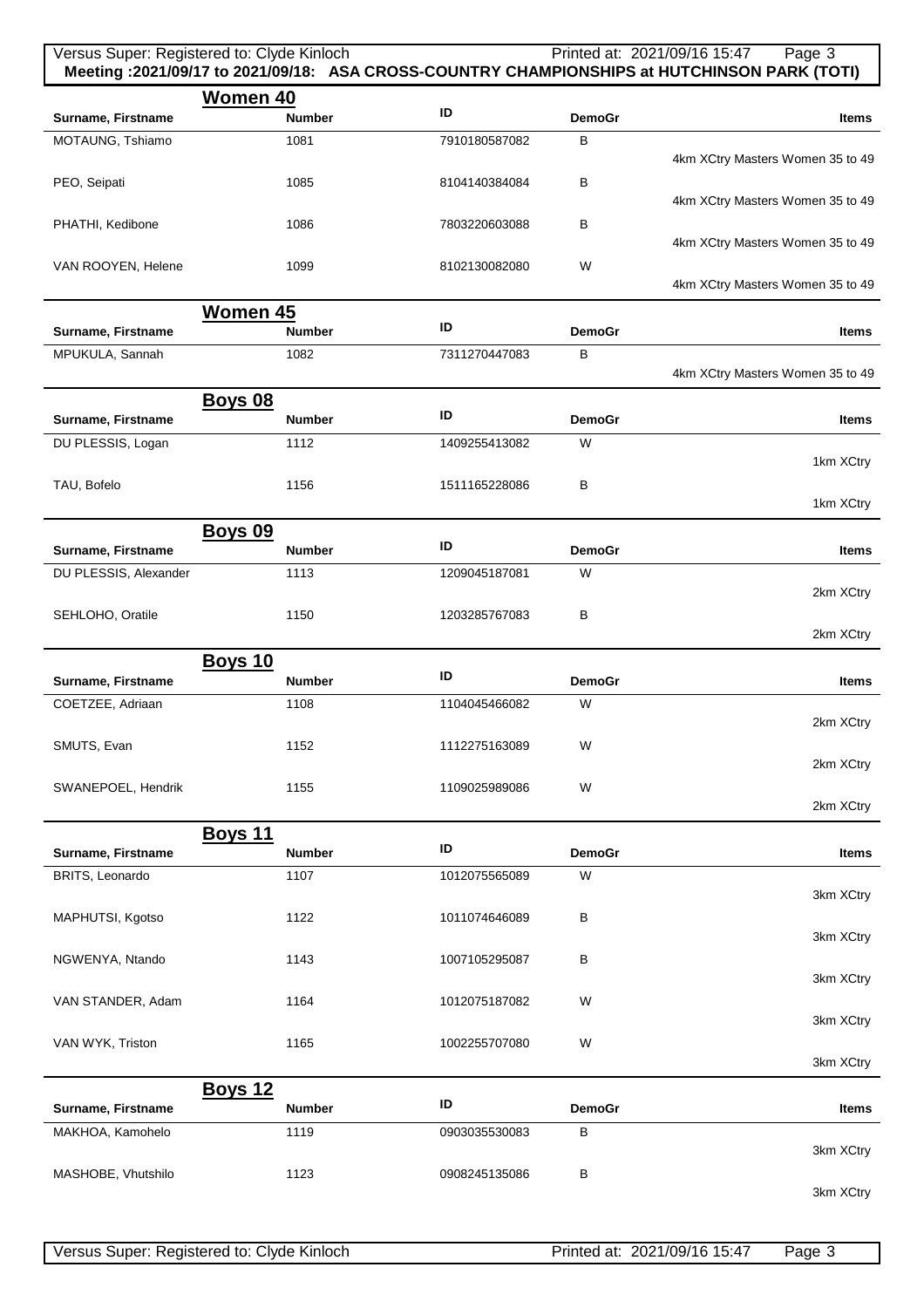| Versus Super: Registered to: Clyde Kinloch<br>Meeting : 2021/09/17 to 2021/09/18: ASA CROSS-COUNTRY CHAMPIONSHIPS at HUTCHINSON PARK (TOTI) |               |               | Printed at: 2021/09/16 15:47 | Page 4       |
|---------------------------------------------------------------------------------------------------------------------------------------------|---------------|---------------|------------------------------|--------------|
| MPEMPE, Potso                                                                                                                               | 1140          | 0905176179083 | B                            | 3km XCtry    |
| MQUNI, Kakgiso                                                                                                                              | 1141          | 0907075537086 | В                            |              |
| REDELINGHUYS, Michael                                                                                                                       | 1148          | 0909096019080 | W                            | 3km XCtry    |
| VAN DER WALT, Tiaan                                                                                                                         | 1162          | 0904075237084 | W                            | 3km XCtry    |
| <b>Boys 13</b>                                                                                                                              |               |               |                              |              |
| Surname, Firstname                                                                                                                          | <b>Number</b> | ID            | <b>DemoGr</b>                | <b>Items</b> |
| CONTE, Francesco                                                                                                                            | 1110          | 0803255262088 | W                            |              |
|                                                                                                                                             |               |               |                              | 4km XCtry    |
| DELPORT, Jp                                                                                                                                 | 1111          | 0807165525088 | W                            | 4km XCtry    |
| MASIKE, Thabiso                                                                                                                             | 1124          | 0808035414081 | B                            |              |
|                                                                                                                                             |               |               |                              | 4km XCtry    |
| NKOSI, Themba                                                                                                                               | 1145          | 0802146201081 | B                            | 4km XCtry    |
| SEERI, Siyabongo                                                                                                                            | 1149          | 0812235146089 | W                            |              |
|                                                                                                                                             |               |               |                              | 4km XCtry    |
| <b>Boys 14</b>                                                                                                                              |               |               |                              |              |
| Surname, Firstname                                                                                                                          | <b>Number</b> | ID            | <b>DemoGr</b>                | <b>Items</b> |
| BEKKER, Andriaan                                                                                                                            | 1105          | 0710245773084 | W                            | 4km XCtry    |
| HEYMANS, Hardus                                                                                                                             | 1116          | 0710245197086 | W                            |              |
| MALEKE, Mojalefa                                                                                                                            | 1120          | 0704035594081 | В                            | 4km XCtry    |
|                                                                                                                                             |               |               |                              | 4km XCtry    |
| MOKOENA, Neo                                                                                                                                | 1131          | 0704285604085 | B                            | 4km XCtry    |
| <b>Boys 15</b>                                                                                                                              |               |               |                              |              |
| Surname, Firstname                                                                                                                          | <b>Number</b> | ID            | <b>DemoGr</b>                | <b>Items</b> |
| COETZEE, Giovanni                                                                                                                           | 1109          | 0609115214080 | W                            |              |
| MOTAUNG, Rethabile                                                                                                                          | 1138          | 0601255470085 | B                            | 4km XCtry    |
|                                                                                                                                             |               |               |                              | 4km XCtry    |
| NGWENYA, Skhumbuzo                                                                                                                          | 1144          | 0612186421089 | В                            |              |
|                                                                                                                                             |               |               |                              | 4km XCtry    |
| SMUTS, Christiaan                                                                                                                           | 1153          | 0608295260087 | W                            | 4km XCtry    |
| <b>Boys 16</b>                                                                                                                              |               |               |                              |              |
| Surname, Firstname                                                                                                                          | <b>Number</b> | ID            | <b>DemoGr</b>                | Items        |
| MOHAPI, Lebohang                                                                                                                            | 1128          | 0508116329089 | В                            | 6km XCtry    |
| MOKOENA, Leslie                                                                                                                             | 1132          | 0506216527081 | В                            |              |
|                                                                                                                                             |               |               |                              | 6km XCtry    |
| MTOLO, Siphiwe                                                                                                                              | 1142          | 0508145343085 | В                            |              |
| VALTEIN, Lebohang                                                                                                                           | 1161          | 0508256536089 | B                            | 6km XCtry    |
|                                                                                                                                             |               |               |                              | 6km XCtry    |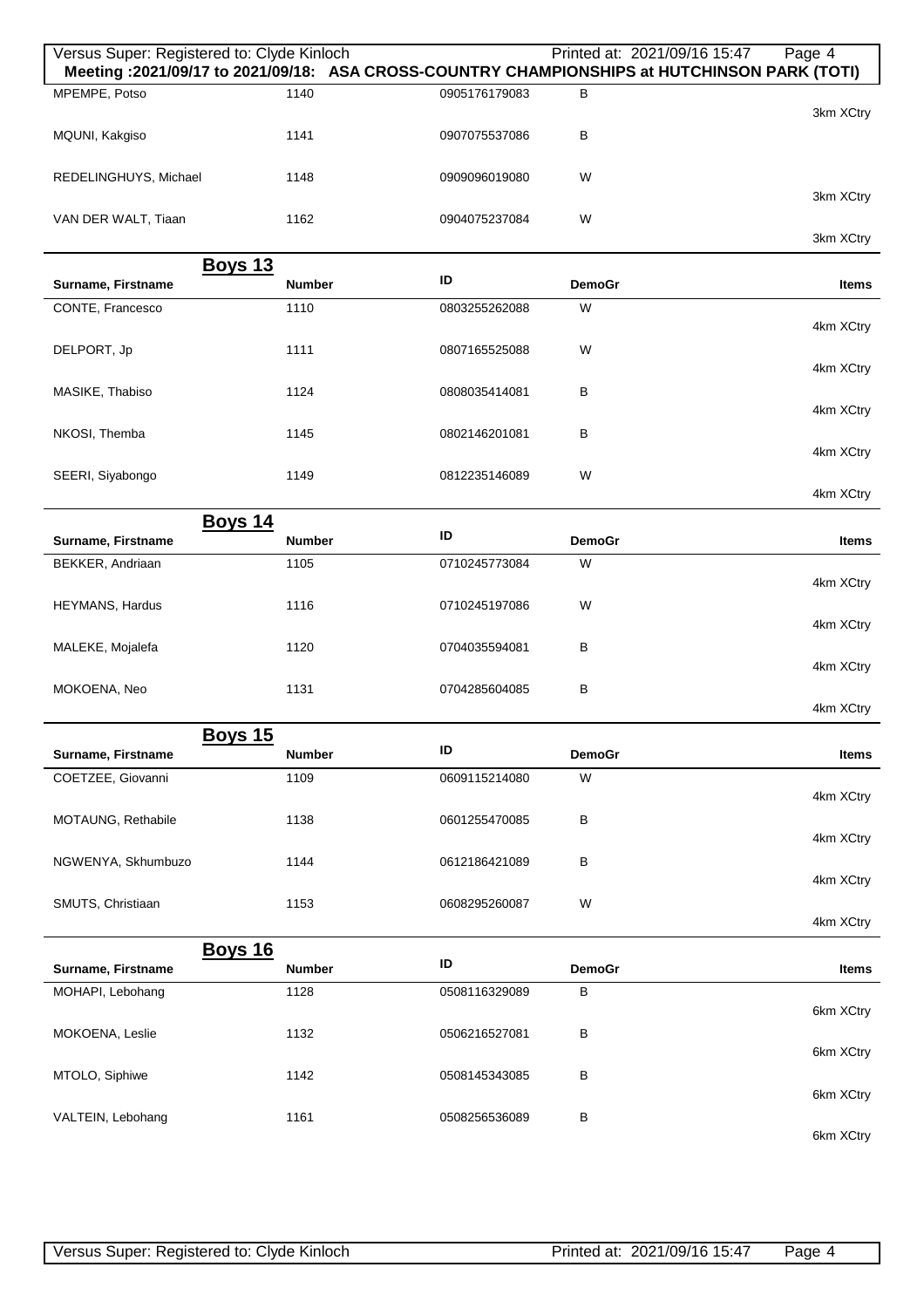## Versus Super: Registered to: Clyde Kinloch Printed at: 2021/09/16 15:47 Page 5 **Meeting :2021/09/17 to 2021/09/18: ASA CROSS-COUNTRY CHAMPIONSHIPS at HUTCHINSON PARK (TOTI) Boys 17 Surname, Firstname ID DemoGraphic** *ID* **DemoGraphic** *ID* **DemoGraphic** *I***D</del> <b>Items** MAZIBUKO, Mojalefa 6km XCtry 1125 0405305789084 B MNOTHOZA, Nhlanhla 6km XCtry 1126 0406135530086 B SNYMAN, Edereich 6km XCtry 1154 0409145697085 W VAN DER WALT, Charles 6km XCtry 1163 0403235525082 W

|                    | <b>Boys 19</b> |               |               |              |
|--------------------|----------------|---------------|---------------|--------------|
| Surname, Firstname | <b>Number</b>  | ID            | <b>DemoGr</b> | <b>Items</b> |
| BOWERS, Jason      | 1106           | 0302105665087 | W             |              |
|                    |                |               |               | 8km XCtry    |
| GAVU, Tshepo       | 1114           | 0201135439085 | B             | 8km XCtry    |
| MOLOI, Teboho      | 1135           | 0211095329085 | B             |              |
|                    |                |               |               | 8km XCtry    |
| SEPHULA, Bohlale   | 1151           | 0307035192088 | B             |              |
|                    |                |               |               | 8km XCtry    |
| THINGANE, Themba   | 1157           | 0208135619087 | B             |              |
|                    |                |               |               | 8km XCtry    |
| THIPE, Kamogelo    | 1158           | 0303155587080 | B             |              |

|                    | Men 23        |               |               |           |
|--------------------|---------------|---------------|---------------|-----------|
| Surname, Firstname | <b>Number</b> | ID            | <b>DemoGr</b> | Items     |
| ACHUSE, Mpumelelo  | 1104          | 0004175280084 | B             |           |
|                    |               |               |               | 4km XCtry |
| HLAKO, Derick      | 1117          | 0001316073087 | B             |           |
|                    |               |               |               | 4km XCtry |
| KOTOLE, Nathaniel  | 1118          | 9903155331081 | В             |           |
|                    |               |               |               | 4km XCtry |
| MOKABE, Tshepiso   | 1129          | 0105135433081 | в             |           |
|                    |               |               |               | 4km XCtry |
| MONIA, Bongani     | 1136          | 0209025064086 | B             |           |
|                    |               |               |               |           |

|                         | <b>Men 25</b> |               |               |              |
|-------------------------|---------------|---------------|---------------|--------------|
| Surname, Firstname      | <b>Number</b> | ID            | <b>DemoGr</b> | <b>Items</b> |
| GUMEDE, Serame          | 1115          | 9711305273081 | B             | 4km XCtry    |
| MOKOENA, Edward         | 1133          | 9911286131080 | B             | 10km XCtry   |
| MOKUBUNG, Paseka        | 1134          | 9607065343082 | B             | 4km XCtry    |
| MOSEKILI, Thabiso       | 1137          | 8805096165083 | B             | 10km XCtry   |
| PULE, Thato             | 1147          | 9706305441084 | B             | 10km XCtry   |
| TLADI, Modupi           | 1159          | 9910195349080 | B             | 10km XCtry   |
| <b>TSOTETSI, Morena</b> | 1160          | 9304235202089 | B             | 4km XCtry    |
| ZUMA, Lunga             | 1166          | 8802205265086 | B             | 4km XCtry    |

8km XCtry

4km XCtry